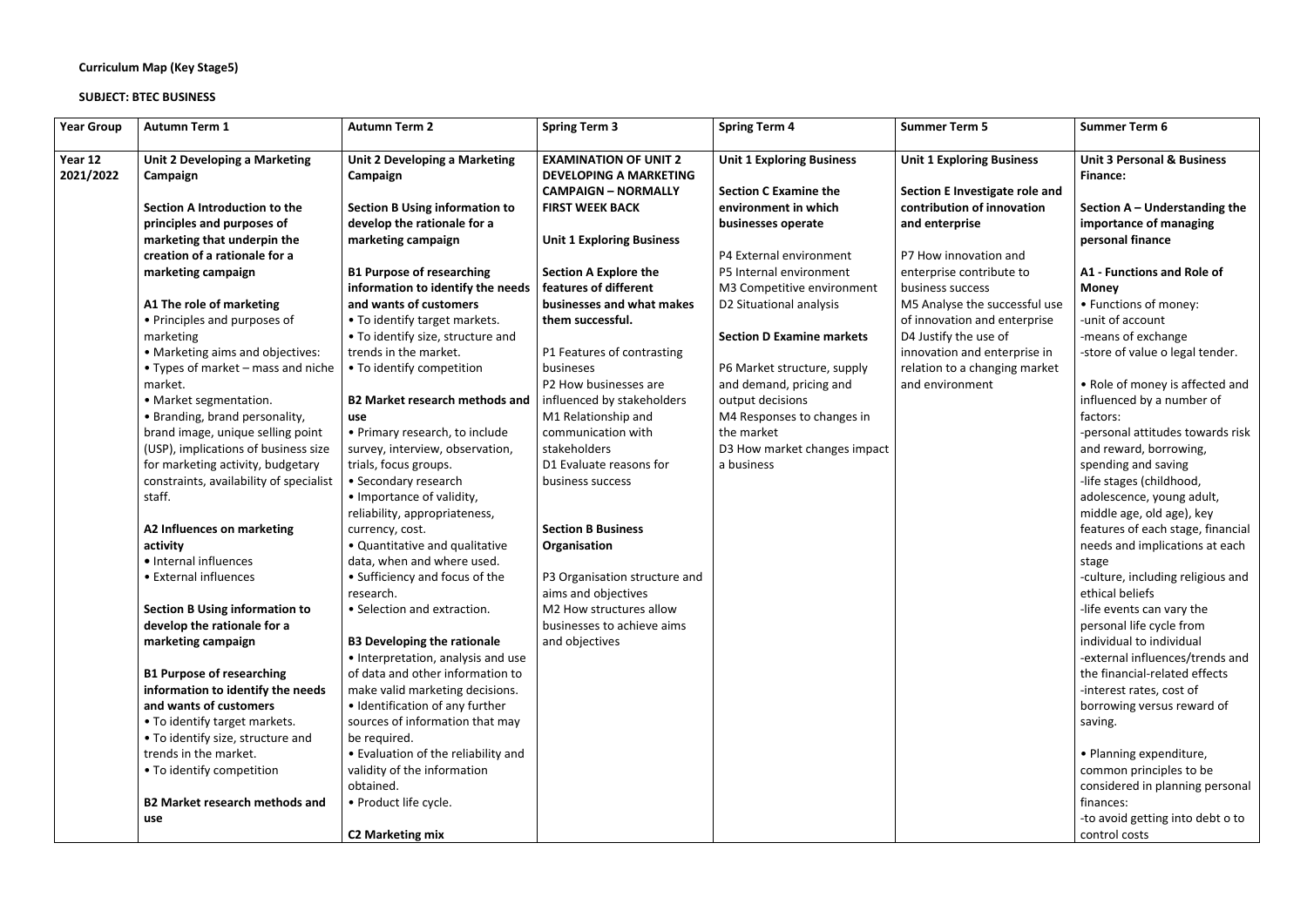| • Primary research, to include         | • Product development: form and        |  |  |
|----------------------------------------|----------------------------------------|--|--|
| survey, interview, observation,        | function, packaging, branding.         |  |  |
| trials, focus groups.                  | • Pricing strategies: penetration,     |  |  |
| • Secondary research                   | skimming, competitor based, cost       |  |  |
| • Importance of validity, reliability, | plus.                                  |  |  |
| appropriateness, currency, cost.       | • Promotional advertising, public      |  |  |
| . Quantitative and qualitative data,   | relations (PR). Sponsorship, use of    |  |  |
| when and where used.                   | social and other media, guerrilla      |  |  |
| • Sufficiency and focus of the         | marketing, personal selling,           |  |  |
| research.                              | product placement, digital             |  |  |
| • Selection and extraction.            | marketing, corporate image.            |  |  |
|                                        | · Place, distribution channels:        |  |  |
| <b>B3 Developing the rationale</b>     | direct to end users                    |  |  |
| • Interpretation, analysis and use of  | (mail/online/auction), retailers,      |  |  |
| data and other information to          | wholesalers.                           |  |  |
| make valid marketing decisions.        | • Extended marketing mix:              |  |  |
| • Identification of any further        | people, physical environment,          |  |  |
| sources of information that may be     | process.                               |  |  |
| required.                              |                                        |  |  |
| • Evaluation of the reliability and    | C3 The marketing campaign              |  |  |
| validity of the information            | • Content of the marketing             |  |  |
| obtained.                              | message.                               |  |  |
| · Product life cycle.                  | • Selection of an appropriate          |  |  |
|                                        | marketing mix.                         |  |  |
|                                        | • Selection of appropriate media.      |  |  |
|                                        | • Allocation of the campaign           |  |  |
|                                        | budget.                                |  |  |
|                                        | • Timelines for the campaign,          |  |  |
|                                        | including monitoring.                  |  |  |
|                                        | • How the campaign is to be            |  |  |
|                                        | evaluated.                             |  |  |
|                                        |                                        |  |  |
|                                        | <b>C4 Appropriateness of marketing</b> |  |  |
|                                        | campaign                               |  |  |
|                                        | • How far the marketing activity       |  |  |
|                                        | reinforces and supports brand          |  |  |
|                                        | value.                                 |  |  |
|                                        | • The sustainability of marketing      |  |  |
|                                        | activities.                            |  |  |
|                                        | • Flexibility of the campaign to       |  |  |
|                                        | enable response to both internal       |  |  |
|                                        | and external changes.                  |  |  |
|                                        | • Relevance to organisational          |  |  |
|                                        | goals.                                 |  |  |
|                                        | • Appropriateness to target            |  |  |
|                                        | market.                                |  |  |
|                                        | • Legal and ethical                    |  |  |
|                                        | considerations.                        |  |  |

| -avoid legal action and/or          |
|-------------------------------------|
| repossession -remain solvent        |
| -maintain a good credit rating      |
| -avoid bankruptcy                   |
| -to manage money to fund            |
| purchases                           |
| -generate income and savings        |
|                                     |
| -set financial targets and goals    |
| -provide insurance against loss     |
| or illness                          |
| -counter the effects of inflation.  |
| A2 Different ways to pay            |
| The use of money as a payment       |
| method, advantages and              |
| disadvantages of:                   |
| $\bullet$ cash                      |
| • debit card                        |
|                                     |
| • credit card                       |
| • cheque                            |
| · electronic transfer               |
| · direct debit                      |
| • standing order                    |
| • pre-paid cards                    |
| • contactless cards                 |
| • charge cards                      |
| • store cards                       |
| • mobile banking                    |
| • Banker's Automated Clearing       |
| Services (BACS) Faster              |
| Payments Service (FPS)              |
| • Clearing House Automated          |
|                                     |
| Payment System (CHAPS).             |
| <b>A3 Current accounts</b>          |
| Different types, features,          |
| advantages and disadvantages,       |
| different services offered:         |
| • standard                          |
|                                     |
| • packaged, premium                 |
| • basic                             |
| · Student.                          |
| <b>A4 Managing personal finance</b> |
| • Suitability of different          |
| financial products and services     |
| against individual needs.           |
|                                     |
|                                     |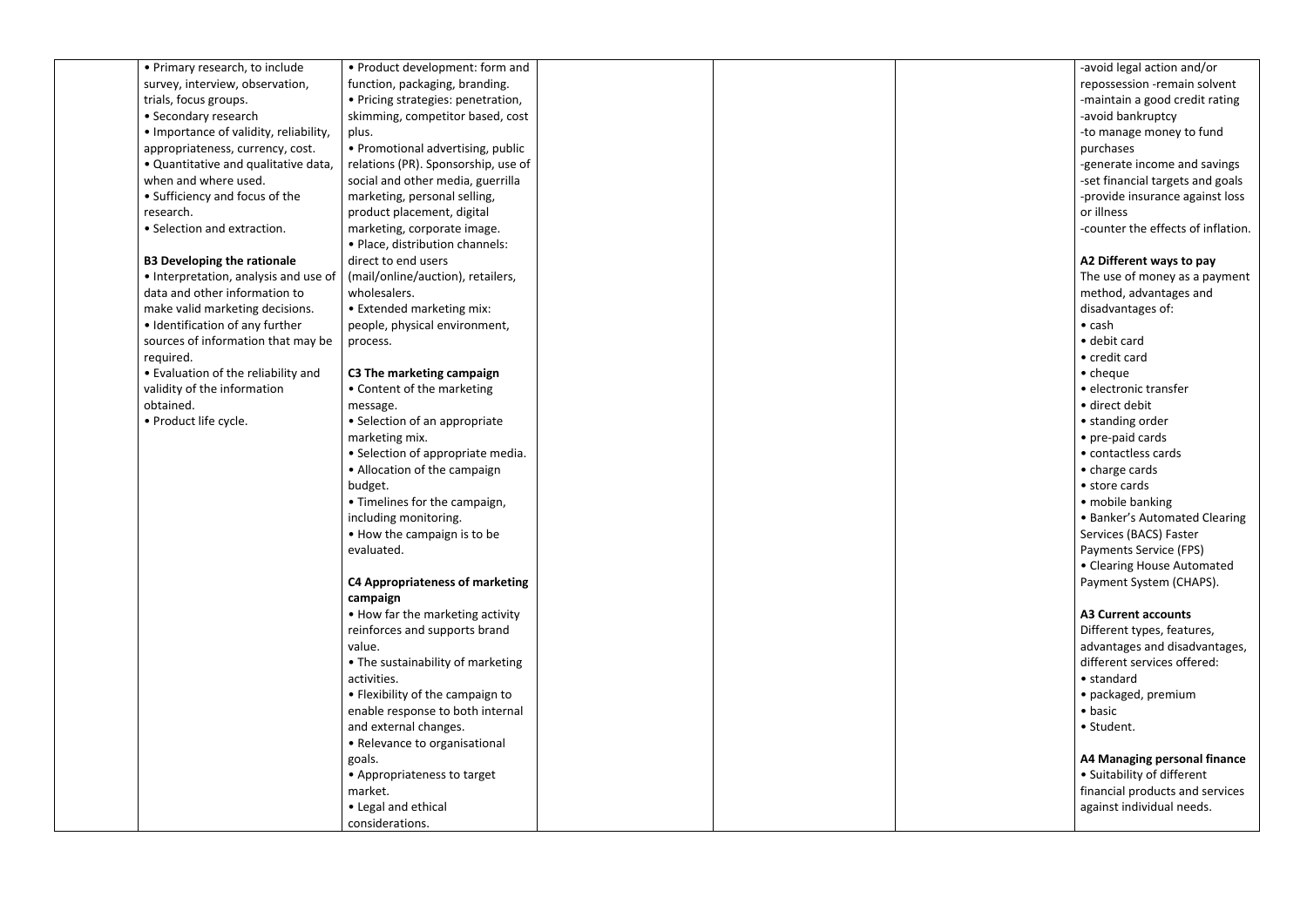|                     | · Different types of borrowing,                                                                                                                                                                                                                                                                                                                                               |
|---------------------|-------------------------------------------------------------------------------------------------------------------------------------------------------------------------------------------------------------------------------------------------------------------------------------------------------------------------------------------------------------------------------|
|                     | features, advantages and                                                                                                                                                                                                                                                                                                                                                      |
|                     | disadvantages:                                                                                                                                                                                                                                                                                                                                                                |
|                     | Overdraft                                                                                                                                                                                                                                                                                                                                                                     |
|                     | personal loans                                                                                                                                                                                                                                                                                                                                                                |
|                     | hire purchase                                                                                                                                                                                                                                                                                                                                                                 |
|                     | mortgages                                                                                                                                                                                                                                                                                                                                                                     |
|                     | credit cards                                                                                                                                                                                                                                                                                                                                                                  |
|                     | payday loans                                                                                                                                                                                                                                                                                                                                                                  |
|                     | • Different types of saving and<br>investment features,<br>advantages and disadvantages:                                                                                                                                                                                                                                                                                      |
|                     | individual savings                                                                                                                                                                                                                                                                                                                                                            |
|                     | accounts (ISAs)                                                                                                                                                                                                                                                                                                                                                               |
|                     | deposit and savings                                                                                                                                                                                                                                                                                                                                                           |
|                     | accounts                                                                                                                                                                                                                                                                                                                                                                      |
|                     | premium bonds                                                                                                                                                                                                                                                                                                                                                                 |
|                     | bonds and gilts                                                                                                                                                                                                                                                                                                                                                               |
|                     | shares                                                                                                                                                                                                                                                                                                                                                                        |
|                     | Pensions.                                                                                                                                                                                                                                                                                                                                                                     |
|                     | • Risks and rewards of saving<br>versus investment.<br>· Different insurance products:<br>products (car, home and<br>contents, life assurance<br>and insurance, travel,<br>pet, health)<br>different types of<br>insurance policy for each<br>product<br>features of different<br>types of insurance<br>advantages and<br>disadvantages of<br>different types and<br>features |
| itment and<br>ວcess | <b>Students leave</b>                                                                                                                                                                                                                                                                                                                                                         |
|                     |                                                                                                                                                                                                                                                                                                                                                                               |
| of coursework       |                                                                                                                                                                                                                                                                                                                                                                               |

| Year 13   | <b>Unit 3 Personal &amp; Business</b>              | <b>Unit 3 Personal &amp; Business</b>                                   | <b>EXAMINATION OF UNIT 3</b>                               | <b>Unit 8 Recruitment and</b> | <b>Unit 8 Recruitmer</b> |
|-----------|----------------------------------------------------|-------------------------------------------------------------------------|------------------------------------------------------------|-------------------------------|--------------------------|
| 2022 2023 | <b>Finance:</b>                                    | <b>Finance</b>                                                          | PERSONAL AND BUSINESS<br><b>FINANCE USIALLY FIRST WEEK</b> | <b>Selection Process</b>      | <b>Selection Process</b> |
|           | Section B - Explore the personal<br>finance sector | <b>Section E Break-even and cash</b><br>flow forecasts Formulas used in | <b>BACK</b>                                                |                               | <b>Completion of cou</b> |
|           |                                                    |                                                                         |                                                            |                               |                          |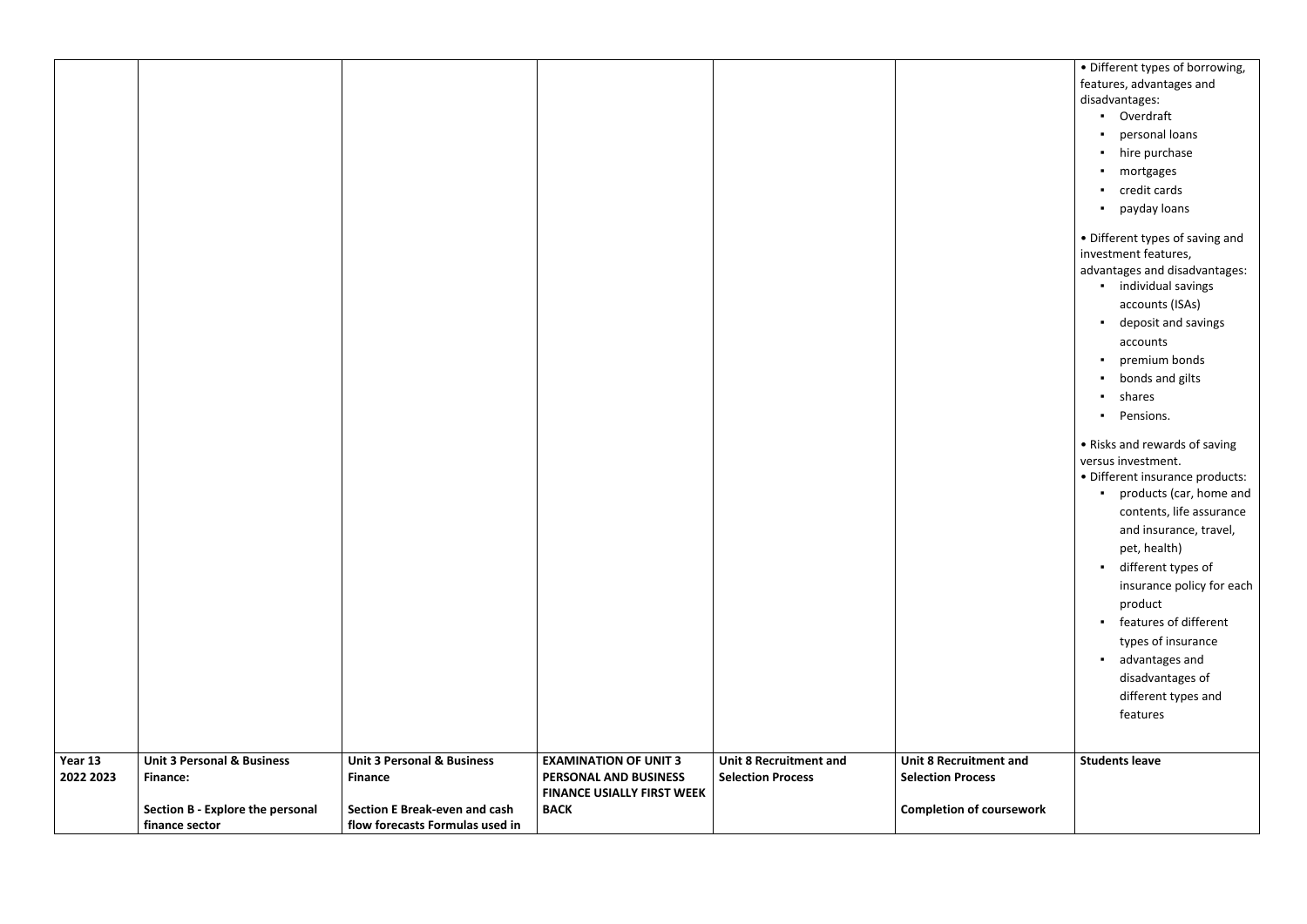|                                                              | this topic will not be given in         | <b>Unit 8 Recruitment &amp;</b>  | C: Reflect on the recruitment   | <b>Revision and preparation for</b> |  |
|--------------------------------------------------------------|-----------------------------------------|----------------------------------|---------------------------------|-------------------------------------|--|
| <b>B1 Features of financial</b>                              | external assessment                     | <b>Selection Process</b>         | and selection process and your  | any resits                          |  |
| institutions                                                 |                                         |                                  | individual performance          |                                     |  |
|                                                              | <b>E1 Cash flow forecasts</b>           | <b>Section A How recruitment</b> |                                 |                                     |  |
| Types of organisations and their                             | • Inflows/receipts:                     | and selection contribute to      | P5 SOIT analysis and reflection |                                     |  |
| advantages and disadvantages:                                | cash sales                              | the success of the business      | on recruitment documents and    |                                     |  |
| • Bank of England                                            | credit sales<br>$\blacksquare$          |                                  | process                         |                                     |  |
| $\bullet$ banks                                              | loans<br>$\blacksquare$                 | P1 How and why businesses        | P6 Development planning         |                                     |  |
| • building societies                                         | capital introduced                      | recruit and select               | M3 Analysis of processes and    |                                     |  |
| • credit unions                                              | sale of assets                          | P2 How and why businesses        | future plans                    |                                     |  |
| • National Savings and investments                           | bank interest received.                 | adhere to ethical and legal      | D3 Evaluation of recruitment    |                                     |  |
| • insurance companies                                        | • Outflows/payments:                    | recruitment practices            | and selection process and       |                                     |  |
| • pension companies                                          | cash purchases                          | M2 Analysis of recruitment       | career planning                 |                                     |  |
| • pawnbrokers                                                | credit purchases                        | methods                          |                                 |                                     |  |
| • payday loans.                                              | rent                                    | D1 Evaluation of recruitment     |                                 |                                     |  |
|                                                              | rates                                   | processes and how they           |                                 |                                     |  |
| <b>B2 Communicating with customers</b>                       | salaries                                | contribute to business success   |                                 |                                     |  |
|                                                              | wages                                   |                                  |                                 |                                     |  |
| Methods of interacting with                                  | utilities<br>$\blacksquare$             | Section B: Undertake a           |                                 |                                     |  |
| customers, advantages and                                    | purchase of assets<br>$\blacksquare$    | recruitment activity to          |                                 |                                     |  |
| disadvantages:                                               | Value Added Tax (VAT)<br>$\blacksquare$ | demonstrate the processes        |                                 |                                     |  |
| $\bullet$ branch                                             | bank interest paid.                     | leading to a successful job      |                                 |                                     |  |
| • online banking                                             | • Prepare, complete, analyse,           | offer                            |                                 |                                     |  |
| • telephone banking                                          | revise and evaluate cash flow.          |                                  |                                 |                                     |  |
| • mobile banking                                             | • Use of cash flow forecasts for        | P3 Job applications              |                                 |                                     |  |
| • postal banking                                             | planning, monitoring, control,          | M2/M4 Interviews and skills      |                                 |                                     |  |
|                                                              | target setting.                         | D2 Evaluation of recruitment     |                                 |                                     |  |
| <b>B3 Consumer protection in relation</b>                    | • Benefits and limitations of cash      | documents and process            |                                 |                                     |  |
| to personal finance Function, role                           | flow forecasts.                         |                                  |                                 |                                     |  |
| and responsibilities of:                                     |                                         |                                  |                                 |                                     |  |
| • Financial Conduct Authority (FCA)   E2 Break-even analysis |                                         |                                  |                                 |                                     |  |
| • Financial Ombudsmen Service                                | • Costs:                                |                                  |                                 |                                     |  |
| (FOS)                                                        | variable                                |                                  |                                 |                                     |  |
| • Financial Services Compensation                            | semi-variable                           |                                  |                                 |                                     |  |
| Scheme (FSCS)                                                | fixed                                   |                                  |                                 |                                     |  |
| • legislation - consumer credit.                             | total.                                  |                                  |                                 |                                     |  |
|                                                              | • Sales:                                |                                  |                                 |                                     |  |
| <b>B4 Information guidance and</b>                           | total revenue                           |                                  |                                 |                                     |  |
| advice Function, role and                                    | total sales                             |                                  |                                 |                                     |  |
| responsibilities, advantages and                             | selling price per unit                  |                                  |                                 |                                     |  |
| disadvantages of:                                            | sales in value and/or                   |                                  |                                 |                                     |  |
| • Citizens Advice                                            | units.                                  |                                  |                                 |                                     |  |
| • independent financial advisor                              | • Calculation using/manipulating,       |                                  |                                 |                                     |  |
| (IFA) • price comparison websites                            | break-even formula (units and/or        |                                  |                                 |                                     |  |
| · debt counsellors                                           | sales value), completion of break-      |                                  |                                 |                                     |  |
| • Individual Voluntary                                       | even chart, break-even point.           |                                  |                                 |                                     |  |
| Arrangements (IVAs)                                          | · Identification of area of profit,     |                                  |                                 |                                     |  |
| • bankruptcy.                                                | area of loss.                           |                                  |                                 |                                     |  |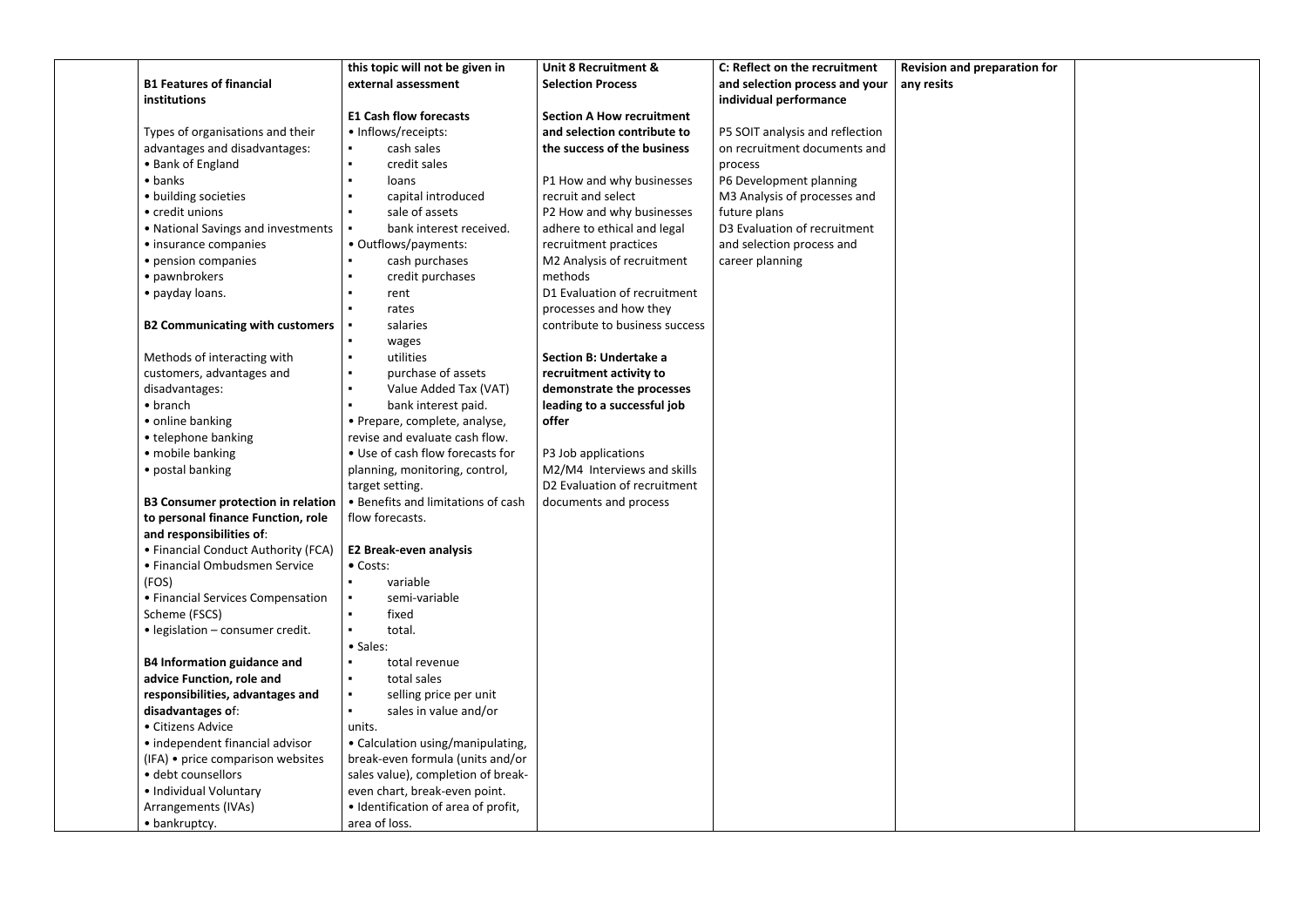|                                         | • Identify and calculate margin of   |  |  |
|-----------------------------------------|--------------------------------------|--|--|
| <b>Section C Understand the purpose</b> | safety (units and value).            |  |  |
| of accounting                           | • Calculation of total               |  |  |
|                                         | contribution, contribution per       |  |  |
| <b>C1 Purpose of accounting</b>         | unit benefits and limitations.       |  |  |
| • Recording transactions.               | • Use of break-even for planning,    |  |  |
| • Management of business                | monitoring, control, target          |  |  |
| (planning, monitoring and               | setting.                             |  |  |
| controlling).                           | • Prepare, complete, analyse,        |  |  |
| • Compliance (preventing fraud,         | revise and evaluate break-even.      |  |  |
| compliance with law and                 |                                      |  |  |
| regulations).                           | <b>Section F Complete statements</b> |  |  |
| • Measuring performance.                | of comprehensive income and          |  |  |
| $\bullet$ Control – assisting with the  | financial position and evaluate a    |  |  |
| prevention of fraud, trade              | business's performance This          |  |  |
| receivables and trade payables.         | relates to sole traders only.        |  |  |
|                                         | Formulas used in this topic will     |  |  |
| <b>C2 Types of income</b>               | not be given in external             |  |  |
| • Capital income:                       | assessment.                          |  |  |
| loan                                    |                                      |  |  |
| mortgages<br>п                          | <b>F1 Statement of comprehensive</b> |  |  |
| shares<br>$\blacksquare$                | income                               |  |  |
| owner's capital<br>×                    | • Purpose and use.                   |  |  |
| debentures.<br>$\blacksquare$           | • Completion, calculation and        |  |  |
| • Revenue income:                       | amendment to include gross           |  |  |
| cash sales<br>$\blacksquare$            | profit (revenue, opening             |  |  |
| credit sales<br>$\blacksquare$          | inventories, purchases, closing      |  |  |
| rent received<br>$\blacksquare$         | inventories, cost of goods sold),    |  |  |
| commission received<br>$\blacksquare$   | calculation of profit/loss for the   |  |  |
| interest received<br>$\blacksquare$     | year (expenses, other income).       |  |  |
| discount received.                      | • Adjustments for depreciation       |  |  |
|                                         | (straight-line and reducing          |  |  |
| <b>C3 Types of expenditure</b>          | balance).                            |  |  |
| • Capital expenditure: o non-           | • Adjustments for prepayments,       |  |  |
| current assets - tangible (land,        | accruals.                            |  |  |
| buildings and premises, machinery       | · Interpretation, analysis and       |  |  |
| and equipment, vehicles, fixtures       | evaluation of statements.            |  |  |
| and fittings)                           |                                      |  |  |
| intangible (goodwill,                   | <b>F2 Statement of financial</b>     |  |  |
| patents, trademarks, brand names).      | position                             |  |  |
| • Revenue expenditure:                  | • Purpose and use.                   |  |  |
| inventory                               | • Completion, calculation and        |  |  |
| rent<br>×                               | amendment of statement using         |  |  |
| rates                                   | vertical presentation to include:    |  |  |
| heating and lighting<br>×               | non-current assets                   |  |  |
| water<br>$\blacksquare$                 | (tangible and intangible, cost,      |  |  |
| insurance<br>$\blacksquare$             | depreciation and amortisation,       |  |  |
| administration<br>$\blacksquare$        | net book value)                      |  |  |

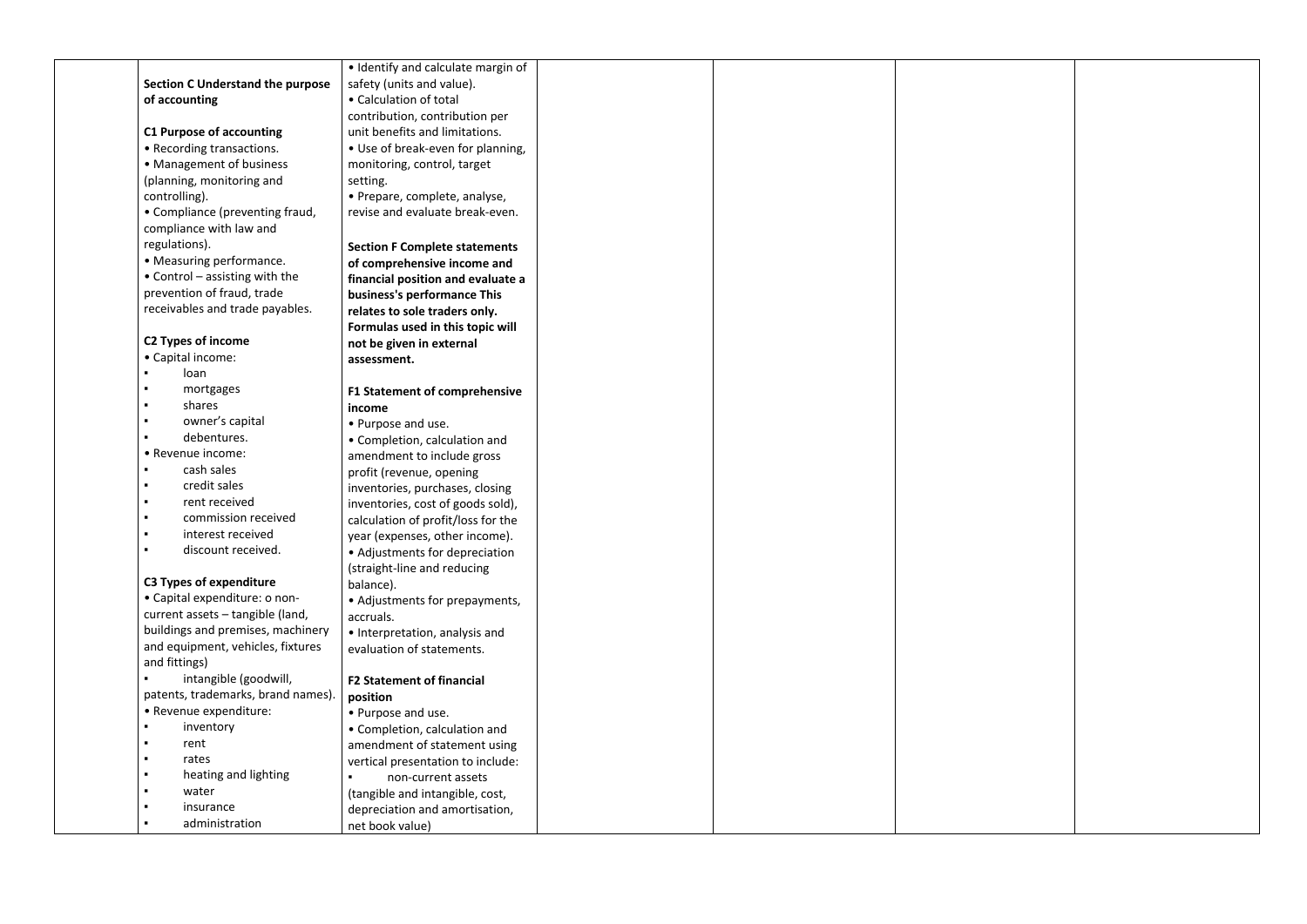| telephone<br>$\blacksquare$           | current assets                                                     |  |  |
|---------------------------------------|--------------------------------------------------------------------|--|--|
| postage<br>٠                          | (inventories, trade receivables,                                   |  |  |
| stationery<br>٠                       | prepayments, bank, cash)                                           |  |  |
| salaries<br>$\blacksquare$            | current liabilities (bank<br>٠                                     |  |  |
| wages<br>٠                            | overdraft, accruals, trade                                         |  |  |
| marketing<br>$\blacksquare$           | payables)                                                          |  |  |
| bank charges<br>٠                     | net current                                                        |  |  |
| interest paid<br>$\blacksquare$       | assets/liabilities                                                 |  |  |
| straight-line depreciation<br>٠       | non-current liabilities<br>$\blacksquare$                          |  |  |
| reducing balance<br>٠                 | (bank loan and mortgage)                                           |  |  |
| depreciation                          | net assets                                                         |  |  |
| discount allowed.<br>٠                | capital (opening capital,                                          |  |  |
|                                       | transfer of profit or loss,                                        |  |  |
| <b>D1 Sources of finance</b>          | drawings, closing capital).                                        |  |  |
|                                       | • Adjustments for straight line                                    |  |  |
| Advantages, disadvantages, short      | (cost x%), depreciation, reducing                                  |  |  |
| term and long term:                   | balance (cost - depreciation to                                    |  |  |
| • internal:                           | date x%).                                                          |  |  |
| retained profit<br>$\blacksquare$     | • Adjustments for prepayments,                                     |  |  |
| net current assets                    | accruals.                                                          |  |  |
| sale of assets<br>$\blacksquare$ .    | • Interpretation, analysis, and                                    |  |  |
|                                       | evaluation of statements.                                          |  |  |
| • external:                           |                                                                    |  |  |
| owner's capital<br>$\blacksquare$     | <b>F3 Measuring profitability</b>                                  |  |  |
| loans<br>$\blacksquare$               | Calculation, interpretation,                                       |  |  |
| crowd-funding<br>$\mathbf{H}$         | analysis and evaluation of:                                        |  |  |
| mortgages<br>п                        | · gross profit margin: (gross                                      |  |  |
|                                       | profit/revenue) $\times$ 100                                       |  |  |
| venture capital<br>л.                 | • mark-up: (gross profit/cost of                                   |  |  |
| debt factoring<br>$\blacksquare$      | sales) $\times$ 100                                                |  |  |
| hire purchase                         | • profit margin: (profit/revenue)                                  |  |  |
| leasing                               | $\times$ 100                                                       |  |  |
| trade credit                          | • return on capital employed                                       |  |  |
| grants                                | (ROCE): (profit/capital employed)                                  |  |  |
| donations<br>$\blacksquare$           | $\times$ 100                                                       |  |  |
| peer to peer lending                  |                                                                    |  |  |
|                                       | <b>F4 Measuring liquidity</b>                                      |  |  |
| invoice discounting<br>$\blacksquare$ | Calculation, interpretation,                                       |  |  |
|                                       | analysis and evaluation of:<br>· current ratio: current            |  |  |
|                                       |                                                                    |  |  |
|                                       | assets/current liabilities                                         |  |  |
|                                       | · liquid capital ratio: (current<br>$asserts - inventory)/current$ |  |  |
|                                       | liabilities                                                        |  |  |
|                                       |                                                                    |  |  |
|                                       | F5 Measuring efficiency                                            |  |  |
|                                       | Calculation, interpretation,                                       |  |  |
|                                       |                                                                    |  |  |
|                                       | analysis and evaluation of:                                        |  |  |

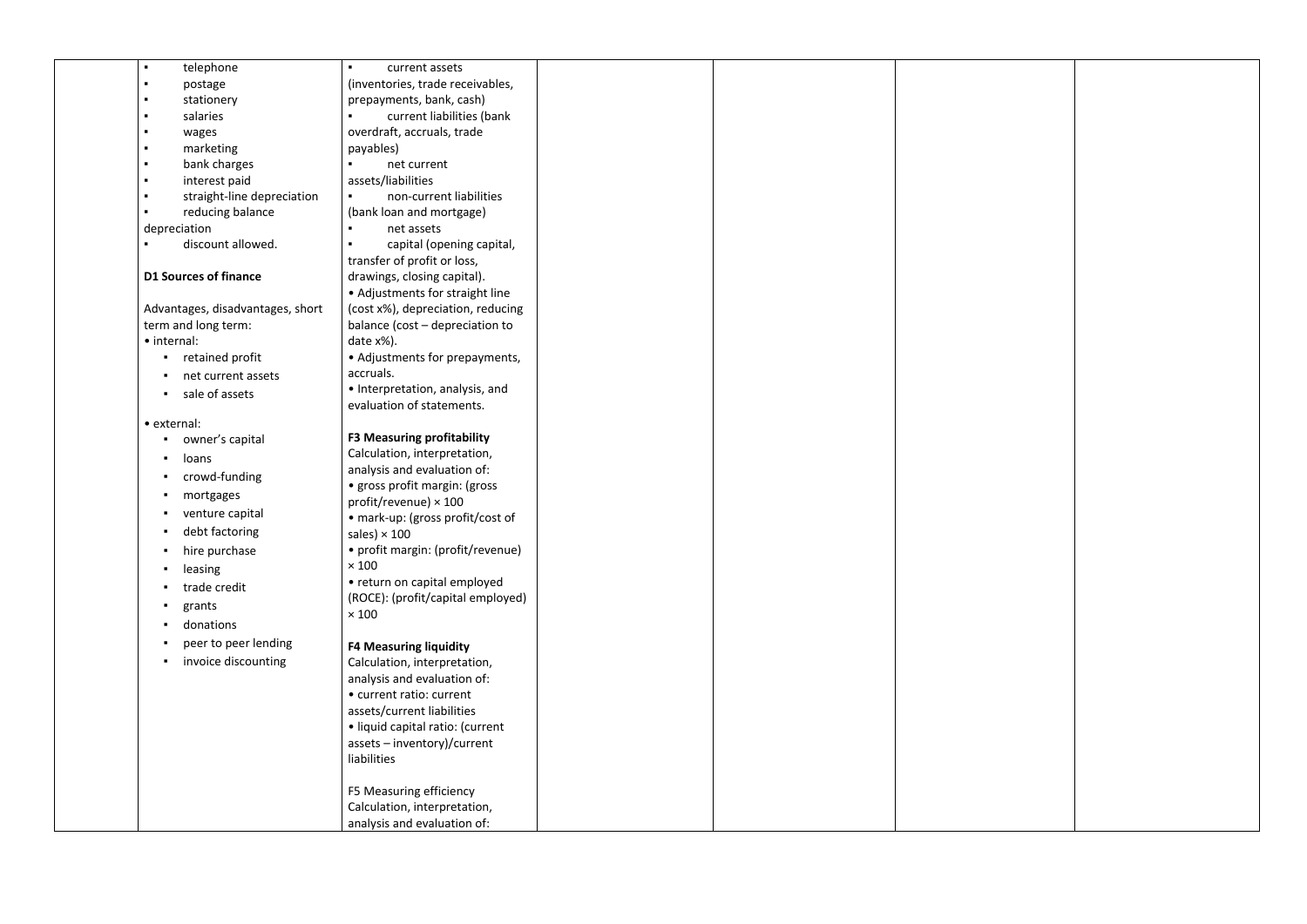|                      |                                                                                                                                                                                                                                                                                                                                                                                                                                                                                                                                                                                                                                                                                                                                                                                                                                                                                                                                 | • trade receivable days: (trade<br>receivable/credit sales) × 365<br>• trade payable days: (trade<br>payables/credit purchases) $\times$ 365<br>• inventory turnover: (average<br>inventory/cost of sales) $\times$ 365 F6<br>Limitations of ratios<br>• Limitations of ratios when<br>assessing business performance                                                                                                                                                                                                                                                                                                                                                                                                                                                                                                                                                                                                                                                                        |                                                                                                                                                                                                                                                                                                                                                                                                                                                                                                                                                                                                                                                       |                                                                                                                                                                                                                                                                                                                                                                                                                                           |                                                                                                                                                                                                                                                                                                                                                                                                                               |                        |
|----------------------|---------------------------------------------------------------------------------------------------------------------------------------------------------------------------------------------------------------------------------------------------------------------------------------------------------------------------------------------------------------------------------------------------------------------------------------------------------------------------------------------------------------------------------------------------------------------------------------------------------------------------------------------------------------------------------------------------------------------------------------------------------------------------------------------------------------------------------------------------------------------------------------------------------------------------------|----------------------------------------------------------------------------------------------------------------------------------------------------------------------------------------------------------------------------------------------------------------------------------------------------------------------------------------------------------------------------------------------------------------------------------------------------------------------------------------------------------------------------------------------------------------------------------------------------------------------------------------------------------------------------------------------------------------------------------------------------------------------------------------------------------------------------------------------------------------------------------------------------------------------------------------------------------------------------------------------|-------------------------------------------------------------------------------------------------------------------------------------------------------------------------------------------------------------------------------------------------------------------------------------------------------------------------------------------------------------------------------------------------------------------------------------------------------------------------------------------------------------------------------------------------------------------------------------------------------------------------------------------------------|-------------------------------------------------------------------------------------------------------------------------------------------------------------------------------------------------------------------------------------------------------------------------------------------------------------------------------------------------------------------------------------------------------------------------------------------|-------------------------------------------------------------------------------------------------------------------------------------------------------------------------------------------------------------------------------------------------------------------------------------------------------------------------------------------------------------------------------------------------------------------------------|------------------------|
| Year 13<br>2021 2022 | Unit 2 Developing a Marketing<br>Campaign<br>Section A Introduction to the<br>principles and purposes of<br>marketing that underpin the<br>creation of a rationale for a<br>marketing campaign<br>A1 The role of marketing<br>• Principles and purposes of<br>marketing<br>• Marketing aims and objectives:<br>• Types of market $-$ mass and niche<br>market.<br>• Market segmentation.<br>• Branding, brand personality,<br>brand image, unique selling point<br>(USP), implications of business size<br>for marketing activity, budgetary<br>constraints, availability of specialist<br>staff.<br>A2 Influences on marketing<br>activity<br>· Internal influences<br>• External influences<br><b>Section B Using information to</b><br>develop the rationale for a<br>marketing campaign<br><b>B1 Purpose of researching</b><br>information to identify the needs<br>and wants of customers<br>• To identify target markets. | <b>Unit 2 Developing a Marketing</b><br>Campaign<br><b>Section C Planning and</b><br><b>Developing a Marketing</b><br>Campaign<br><b>C2 Marketing mix</b><br>• Product development: form and<br>function, packaging, branding.<br>• Pricing strategies: penetration,<br>skimming, competitor based, cost<br>plus.<br>• Promotional advertising, public<br>relations (PR). Sponsorship, use of<br>social and other media, guerrilla<br>marketing, personal selling,<br>product placement, digital<br>marketing, corporate image.<br>• Place, distribution channels:<br>direct to end users<br>(mail/online/auction), retailers,<br>wholesalers.<br>• Extended marketing mix:<br>people, physical environment,<br>process.<br>C3 The marketing campaign<br>• Content of the marketing<br>message.<br>• Selection of an appropriate<br>marketing mix.<br>• Selection of appropriate media.<br>• Allocation of the campaign<br>budget.<br>• Timelines for the campaign,<br>including monitoring. | <b>UNIT 2 DEVELOPING A</b><br><b>MARKETING CAMPAIGN</b><br><b>EXAM NORMALLY FIRST</b><br><b>WEEK BACK</b><br><b>Unit 1 Exploring Business</b><br><b>Section A Explore the</b><br>features of different<br>businesses and what makes<br>them successful.<br>P1 Features of contrasting<br>busineses<br>P2 How businesses are<br>influenced by stakeholders<br>M1 Relationship and<br>communication with<br>stakeholders<br>D1 Evaluate reasons for<br>business success<br><b>Section B Business</b><br>Organisation<br>P3 Organisation structure and<br>aims and objectives<br>M2 How structures allow<br>businesses to achieve aims<br>and objectives | <b>Unit 1 Exploring Business</b><br><b>Section C Examine the</b><br>environment in which<br>businesses operate<br>P4 External environment<br>P5 Internal environment<br>M3 Competitive environment<br>D2 Situational analysis<br><b>Section D Examine markets</b><br>P6 Market structure, supply<br>and demand, pricing and<br>output decisions<br>M4 Responses to changes in<br>the market<br>D3 How market changes impact<br>a business | <b>Unit 1 Exploring Business</b><br>Section E Investigate role and<br>contribution of innovation<br>and enterprise<br>P7 How innovation and<br>enterprise contribute to<br>business success<br>M5 Analyse the successful use<br>of innovation and enterprise<br>D4 Justify the use of<br>innovation and enterprise in<br>relation to a changing market<br>and environment<br><b>Examination preparation for</b><br>any resits | <b>Students Leave.</b> |
|                      | • To identify size, structure and<br>trends in the market.                                                                                                                                                                                                                                                                                                                                                                                                                                                                                                                                                                                                                                                                                                                                                                                                                                                                      |                                                                                                                                                                                                                                                                                                                                                                                                                                                                                                                                                                                                                                                                                                                                                                                                                                                                                                                                                                                              |                                                                                                                                                                                                                                                                                                                                                                                                                                                                                                                                                                                                                                                       |                                                                                                                                                                                                                                                                                                                                                                                                                                           |                                                                                                                                                                                                                                                                                                                                                                                                                               |                        |